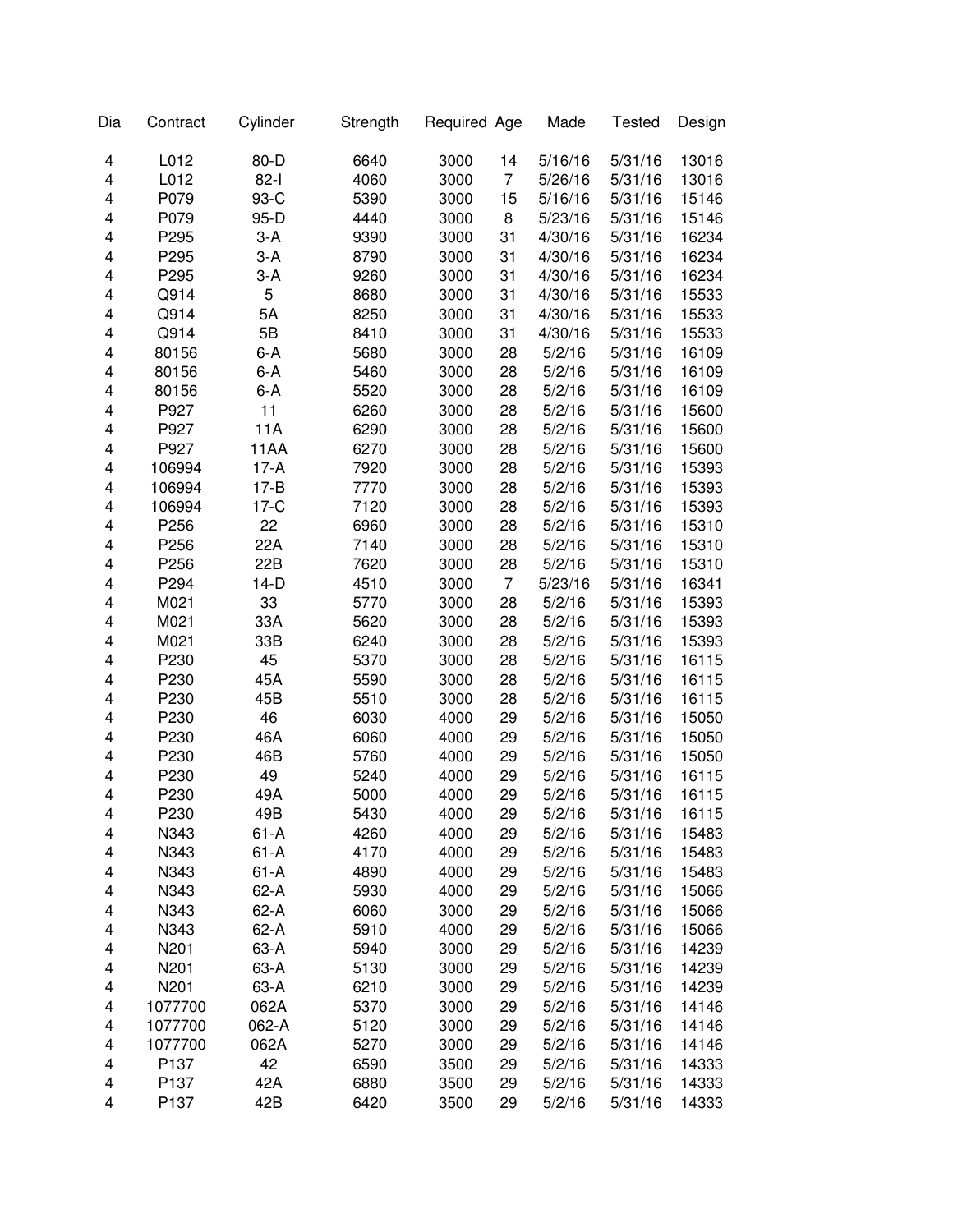| 4 | P294 | $12-C$        | 3910  | 3000  | 14             | 5/17/16 | 5/31/16 | 16120  |
|---|------|---------------|-------|-------|----------------|---------|---------|--------|
|   |      | $14-D$        |       |       |                |         |         |        |
| 4 | P922 |               | 4630  | 3000  | 14             | 5/17/16 | 5/31/16 | 16086  |
| 4 | P079 | 94-C          | 4900  | 3500  | 14             | 5/17/16 | 5/31/16 | 15146  |
| 4 | N357 | 39-D          | 3340  | 3000  | 8              | 5/23/16 | 5/31/16 | 16127  |
| 4 | P326 | $3-A$         | 6560  | 3500  | 28             | 5/3/16  | 5/31/16 | 16189  |
| 4 | P326 | $3-A$         | 6930  | 3500  | 28             | 5/3/16  | 5/31/16 | 16189  |
| 4 | P326 | $3-A$         | 6690  | 3500  | 28             | 5/3/16  | 5/31/16 | 16189  |
| 4 | P325 | 4-A           | 6840  | 3000  | 28             | 5/3/16  | 5/31/16 | 16234  |
| 4 | P325 | 4-A           | 6230  | 3000  | 28             | 5/3/16  | 5/31/16 | 16234  |
| 4 | P325 | 4-A           | 7040  | 3000  | 28             | 5/3/16  | 5/31/16 | 16234  |
| 4 | P168 | 12            | 5100  | 3000  | 28             | 5/3/16  | 5/31/16 | 15586  |
| 4 | P168 | 12A           | 5060  | 3000  | 28             | 5/3/16  | 5/31/16 | 15586  |
| 4 | P168 | 12B           | 5020  | 3000  | 28             | 5/3/16  | 5/31/16 | 15586  |
| 4 | M305 | <b>TS-58</b>  | 6850  | 3000  | 28             | 5/3/16  | 5/31/16 | 11453  |
| 4 | M305 | <b>TS-58A</b> | 7090  | 3000  | 28             | 5/3/16  | 5/31/16 | 11453  |
| 4 | M305 | <b>TS-58B</b> | 6820  | 3000  | 28             | 5/3/16  | 5/31/16 | 11453  |
| 4 | M305 | W-59          | 6430  | 3000  | 28             | 5/3/16  | 5/31/16 | 13108  |
| 4 | M305 | <b>W-59A</b>  | 6770  | 3000  | 28             | 5/3/16  | 5/31/16 | 13108  |
| 4 | M305 | W-59B         | 6920  | 3000  | 28             | 5/3/16  | 5/31/16 | 13108  |
| 4 | P047 | 69-A          | 3800  | 3000  | 28             | 5/3/16  | 5/31/16 | 15199  |
| 4 | P047 | 69-A          | 4040  | 3000  | 28             | 5/3/16  | 5/31/16 | 15199  |
| 4 | P047 | 69-A          | 3850  | 3000  | 28             | 5/3/16  | 5/31/16 | 15199  |
| 4 | P230 | 39-ARK        | 14050 | 10000 | 28             | 5/3/16  | 5/31/16 | 15604  |
| 4 | P230 | 39-ARK        | 13500 | 10000 | 28             | 5/3/16  | 5/31/16 | 15604  |
| 4 | P230 | 39-ARK        | 14240 | 10000 | 28             | 5/3/16  | 5/31/16 | 15604  |
| 4 | M950 | 261-C         | 4780  | 3000  | $\overline{7}$ | 5/23/16 | 5/31/16 | 16059  |
| 4 | M950 | 262-C         | 5420  | 3000  | $\overline{7}$ | 5/23/16 | 5/31/16 | 16059  |
| 4 | N343 | 63-A          | 5260  | 3000  | 28             | 5/3/16  | 5/31/16 | 620003 |
| 4 | N343 | 63-A          | 5410  | 3000  | 28             | 5/3/16  | 5/31/16 | 620003 |
| 4 | N343 | 63-A          | 5410  | 3000  | 28             | 5/3/16  | 5/31/16 | 620003 |
| 4 | P079 | 91            | 5430  | 3000  | 28             | 5/2/16  | 5/31/16 | 15146  |
| 4 | P079 | 91A           | 5730  | 3000  | 28             | 5/2/16  | 5/31/16 | 15146  |
| 4 | P079 | 91B           | 5980  | 3000  | 28             | 5/2/16  | 5/31/16 | 15146  |
| 4 | N279 | 93            | 6050  | 3000  | 29             | 5/2/16  | 5/31/16 | 8111   |
| 4 | N279 | 93A           | 6190  | 3000  | 29             | 5/2/16  | 5/31/16 | 8111   |
| 4 | N279 | 93B           | 6550  | 3000  | 29             | 5/2/16  | 5/31/16 | 8111   |
| 4 | N279 | 94            | 5400  | 3000  | 29             | 5/2/16  | 5/31/16 | 8111   |
| 4 | N279 | 94A           | 5600  | 3000  | 29             | 5/2/16  | 5/31/16 | 8111   |
| 4 | N279 | 94B           | 5350  | 3000  | 29             | 5/2/16  | 5/31/16 | 8111   |
| 4 | M384 | 103           | 6500  | 4000  | 29             | 5/2/16  | 5/31/16 | 15618  |
| 4 | M384 | 103A          | 6230  | 4000  | 29             | 5/2/16  | 5/31/16 | 15618  |
| 4 | M384 | 103B          | 6560  | 4000  | 29             | 5/2/16  | 5/31/16 | 15618  |
| 4 | M010 | 192A          | 5030  | 4000  | 29             | 5/2/16  | 5/31/16 | 15279  |
| 4 | M010 | 192A          | 5090  | 4000  | 29             | 5/2/16  | 5/31/16 | 15279  |
|   | M010 | 192A          |       |       |                |         |         |        |
| 4 |      |               | 4910  | 4000  | 29             | 5/2/16  | 5/31/16 | 15279  |
| 4 | M950 | 246           | 7170  | 3000  | 29             | 5/2/16  | 5/31/16 | 16060  |
| 4 | M950 | 246A          | 6800  | 3000  | 29             | 5/2/16  | 5/31/16 | 16060  |
| 4 | M950 | 246B          | 6690  | 3000  | 29             | 5/2/16  | 5/31/16 | 16060  |
| 4 | M950 | 247           | 6070  | 3000  | 29             | 5/2/16  | 5/31/16 | 16060  |
| 4 | M950 | 247A          | 6250  | 3000  | 29             | 5/2/16  | 5/31/16 | 16060  |
| 4 | M950 | 247B          | 6360  | 3000  | 29             | 5/2/16  | 5/31/16 | 16060  |
| 4 | M305 | F-253         | 7900  | 4000  | 28             | 5/3/16  | 5/31/16 | 11453  |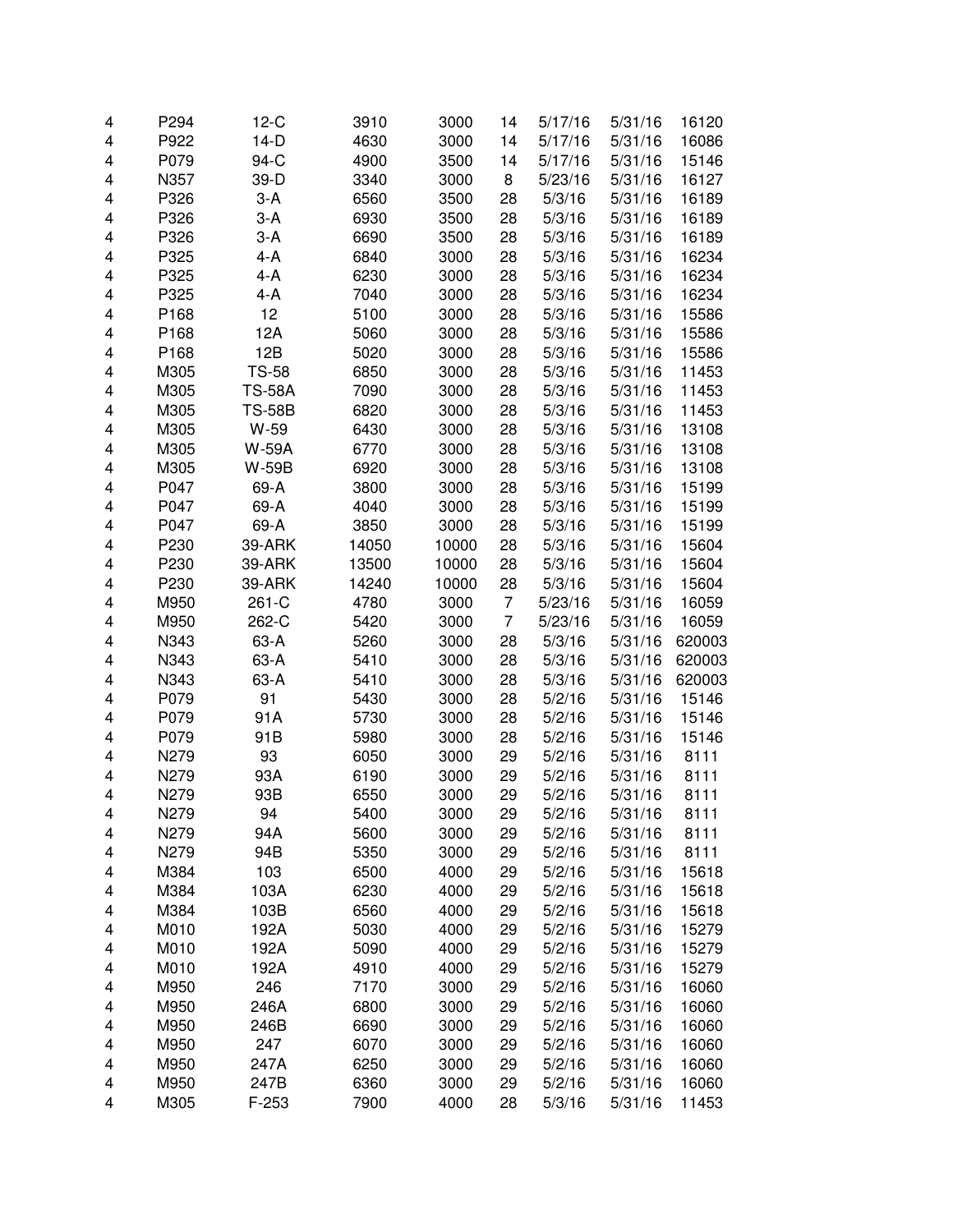| 4 | M305      | F-253A         | 8080 | 4000 | 28 | 5/3/16 | 5/31/16 | 11453 |
|---|-----------|----------------|------|------|----|--------|---------|-------|
| 4 | M305      | F-253B         | 7630 | 4000 | 28 | 5/3/16 | 5/31/16 | 11453 |
| 4 | M305      | DB-252         | 9130 | 3000 | 28 | 5/3/16 | 5/31/16 | 13108 |
| 4 | M305      | <b>DB-252A</b> | 9180 | 3000 | 28 | 5/3/16 | 5/31/16 | 13108 |
| 4 | M305      | <b>DB-252B</b> | 8570 | 3000 | 28 | 5/3/16 | 5/31/16 | 13108 |
| 4 | P189      | 4              | 6250 | 3000 | 28 | 5/3/16 | 5/31/16 | 14267 |
| 4 | P189      | 4A             | 6080 | 3000 | 28 | 5/3/16 | 5/31/16 | 14267 |
| 4 | P189      | 4B             | 6550 | 3000 | 28 | 5/3/16 | 5/31/16 | 14267 |
| 4 | 106994    | $18-A$         | 5900 | 3000 | 28 | 5/3/16 | 5/31/16 | 15393 |
| 4 | 106994    | $18-B$         | 5810 | 3000 | 28 | 5/3/16 | 5/31/16 | 15393 |
| 4 | 106994    | $18-C$         | 5940 | 3000 | 28 | 5/3/16 | 5/31/16 | 15393 |
| 4 | 106994    | $19-A$         | 6000 | 3000 | 28 | 5/3/16 | 5/31/16 | 15393 |
| 4 | 106994    | $19-B$         | 5640 | 3000 | 28 | 5/3/16 | 5/31/16 | 15393 |
| 4 | 106994    | $19-C$         | 6690 | 3000 | 28 | 5/3/16 | 5/31/16 | 15393 |
| 4 | 113908    | 21             | 5530 | 3000 | 28 | 5/3/16 | 5/31/16 | 15616 |
| 4 | 113908    | 21A            | 5380 | 3000 | 28 | 5/3/16 | 5/31/16 | 15616 |
| 4 | 113908    | 21B            | 5500 | 3000 | 28 | 5/3/16 | 5/31/16 | 15616 |
| 4 | P256      | 23             | 6180 | 3000 | 28 | 5/3/16 | 5/31/16 | 15610 |
| 4 | P256      | 23A            | 6280 | 3000 | 28 | 5/3/16 | 5/31/16 | 15610 |
| 4 | P256      | 23B            | 5450 | 3000 | 28 | 5/3/16 | 5/31/16 | 15610 |
| 4 | P097      | 27             | 6920 | 3000 | 28 | 5/3/16 | 5/31/16 | 15440 |
| 4 | P097      | 27A            | 6860 | 3000 | 28 | 5/3/16 | 5/31/16 | 15440 |
| 4 | P097      | 27B            | 6760 | 3000 | 28 | 5/3/16 | 5/31/16 | 15440 |
| 4 | N307      | 33             | 5600 | 4000 | 28 | 5/3/16 | 5/31/16 | 15301 |
| 4 | N307      | 33A            | 5720 | 4000 | 28 | 5/3/16 | 5/31/16 | 15301 |
| 4 | N307      | 33B            | 5870 | 4000 | 28 | 5/3/16 | 5/31/16 | 15301 |
| 4 | L012      | 77             | 6230 | 3000 | 28 | 5/3/16 | 5/31/16 | 13016 |
| 4 | L012      | 77A            | 6610 | 3000 | 28 | 5/3/16 | 5/31/16 | 13016 |
| 4 | L012      | 77B            | 6810 | 3000 | 28 | 5/3/16 | 5/31/16 | 13016 |
| 4 | N266      | 161            | 5870 | 3000 | 28 | 5/3/16 | 5/31/16 | 13025 |
| 4 | N266      | 161A           | 5760 | 3000 | 28 | 5/3/16 | 5/31/16 | 13025 |
| 4 | N266      | 161B           | 5950 | 3000 | 28 | 5/3/16 | 5/31/16 | 13025 |
| 4 | N266      | 161-E          | 6460 | 3000 | 28 | 5/3/16 | 5/31/16 | 13025 |
| 4 | N266      | $161-F$        | 6220 | 3000 | 28 | 5/3/16 | 5/31/16 | 13025 |
| 4 | N266      | $161-G$        | 6090 | 3000 | 28 | 5/3/16 | 5/31/16 | 13025 |
| 4 | 110692.01 | 12             | 7230 | 4000 | 28 | 5/3/16 | 5/31/16 | 15311 |
| 4 | 110692.01 | 12A            | 7130 | 4000 | 28 | 5/3/16 | 5/31/16 | 15311 |
| 4 | 110692.01 | 12A            | 7180 | 4000 | 28 | 5/3/16 | 5/31/16 | 15311 |
| 4 | N321      | 137            | 5790 | 4000 | 28 | 5/3/16 | 5/31/16 | 15292 |
| 4 | N321      | 137A           | 5980 | 4000 | 28 | 5/3/16 | 5/31/16 | 15292 |
| 4 | N321      | 137B           | 6170 | 4000 | 28 | 5/3/16 | 5/31/16 | 15292 |
| 4 | N321      | 138            | 6320 | 4000 | 28 | 5/3/16 | 5/31/16 | 15292 |
| 4 | N321      | 138A           | 5640 | 4000 | 28 | 5/3/16 | 5/31/16 | 15292 |
| 4 | N321      | 138B           | 5800 | 4000 | 28 | 5/3/16 | 5/31/16 | 15292 |
| 4 | N321      | 139            | 6430 | 3000 | 28 | 5/3/16 | 5/31/16 | 15184 |
| 4 | N321      | 139A           | 6180 | 3000 | 28 | 5/3/16 | 5/31/16 | 15184 |
| 4 | N321      | 139B           | 6740 | 3000 | 28 | 5/3/16 | 5/31/16 | 15184 |
| 4 | N198      | 199            | 4950 | 3000 | 28 | 5/3/16 | 5/31/16 | 13034 |
| 4 | N198      | 199A           | 5100 | 3000 | 28 | 5/3/16 | 5/31/16 | 13034 |
| 4 | N198      | 199B           | 5300 | 3000 | 28 | 5/3/16 | 5/31/16 | 13034 |
| 4 | L041      | 300A           | 4200 | 3000 | 28 | 5/3/16 | 5/31/16 | 14369 |
| 4 | L041      | 300A           | 4310 | 3000 | 28 | 5/3/16 | 5/31/16 | 14369 |
|   |           |                |      |      |    |        |         |       |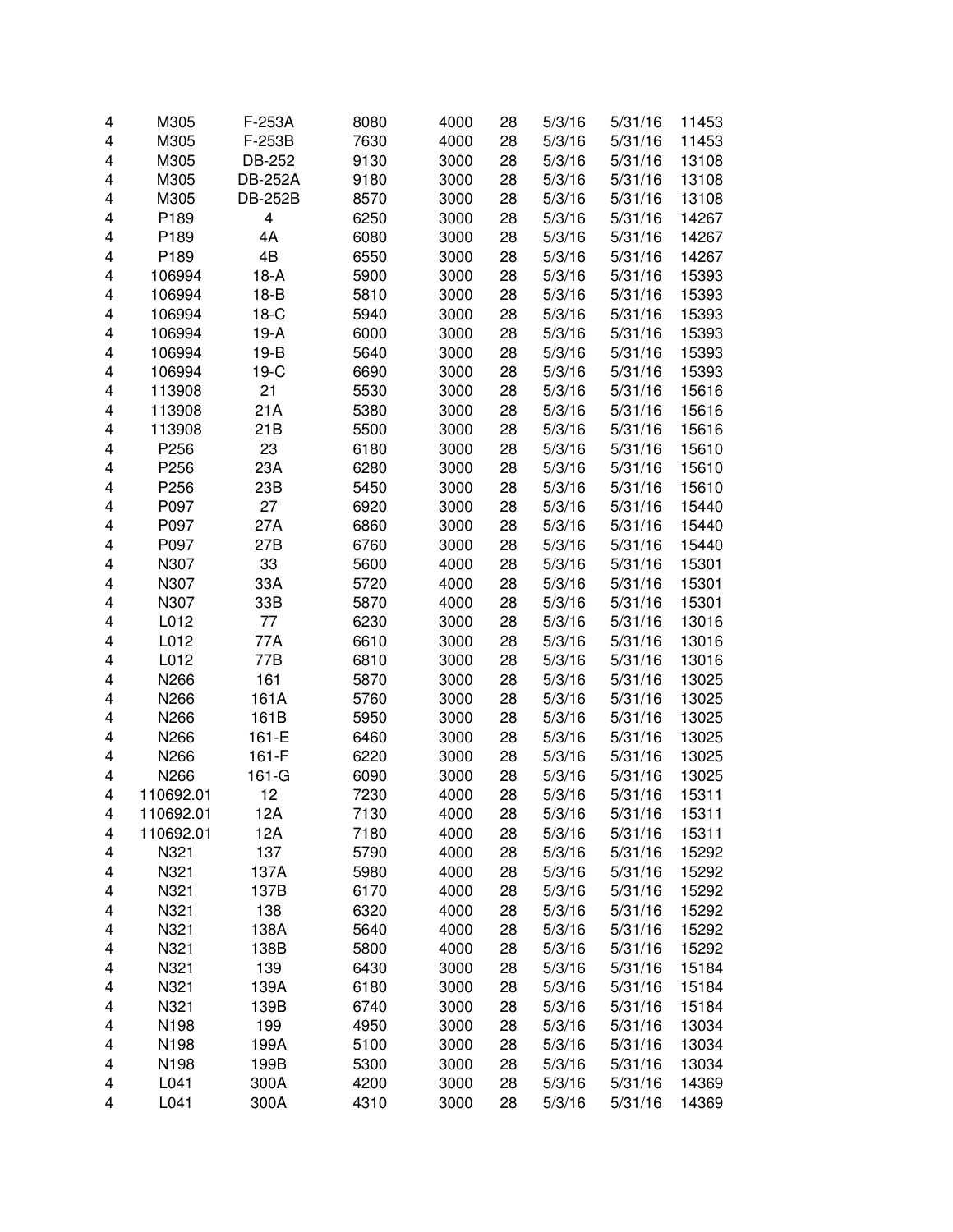| 4 | L041   | 300A            | 4420 | 3000 | 28 | 5/3/16  | 5/31/16 | 14369 |
|---|--------|-----------------|------|------|----|---------|---------|-------|
| 4 | M305   | DR-300          | 7430 | 3000 | 28 | 5/3/16  | 5/31/16 | 13108 |
| 4 | M305   | DR-300A         | 7240 | 3000 | 28 | 5/3/16  | 5/31/16 | 13108 |
| 4 | M305   | <b>DR-300B</b>  | 7530 | 3000 | 28 | 5/3/16  | 5/31/16 | 13108 |
| 4 | P230   | 50              | 5130 | 3000 | 28 | 5/3/16  | 5/31/16 | 16115 |
| 4 | P230   | 50A             | 5060 | 3000 | 28 | 5/3/16  | 5/31/16 | 16115 |
| 4 | P230   | 50 <sub>B</sub> | 5270 | 3000 | 28 | 5/3/16  | 5/31/16 | 16115 |
| 4 | M384   | 105             | 6170 | 3000 | 28 | 5/3/16  | 5/31/16 | 15616 |
| 4 | M384   | 105A            | 5710 | 3000 | 28 | 5/3/16  | 5/31/16 | 15616 |
| 4 | M384   | 105B            | 5570 | 3000 | 28 | 5/3/16  | 5/31/16 | 15616 |
| 4 | M384   | 104             | 5920 | 4000 | 28 | 5/3/16  | 5/31/16 | 15618 |
| 4 | M384   | 104A            | 6130 | 4000 | 28 | 5/3/16  | 5/31/16 | 15618 |
| 4 | M384   | 104B            | 6130 | 4000 | 28 | 5/3/16  | 5/31/16 | 15618 |
| 4 | N165   | 132             | 6130 | 3000 | 28 | 5/3/16  | 5/31/16 | 14273 |
| 4 | N165   | 132A            | 6980 | 3000 | 28 | 5/3/16  | 5/31/16 | 14273 |
| 4 | N165   | 132B            | 6340 | 3000 | 28 | 5/3/16  | 5/31/16 | 14273 |
| 4 | M180   | 855             | 6460 | 3000 | 28 | 5/3/16  | 5/31/16 | 14266 |
| 4 | M180   | 855A            | 6540 | 3000 | 28 | 5/3/16  | 5/31/16 | 14266 |
| 4 | M180   | 855B            | 6330 | 3000 | 28 | 5/3/16  | 5/31/16 | 14266 |
| 4 | N321   | 132             | 6430 | 4000 | 28 | 5/3/16  | 5/31/16 | 15292 |
| 4 | N321   | 132A            | 5900 | 4000 | 28 | 5/3/16  | 5/31/16 | 15292 |
| 4 | N321   | 132B            | 5730 | 4000 | 28 | 5/3/16  | 5/31/16 | 15292 |
| 4 | N321   | 133             | 6780 | 4000 | 28 | 5/3/16  | 5/31/16 | 15292 |
| 4 | N321   | 133A            | 6700 | 4000 | 28 | 5/3/16  | 5/31/16 | 15292 |
| 4 | N321   | 133B            | 6530 | 4000 | 28 | 5/3/16  | 5/31/16 | 15292 |
| 4 | N321   | 133AR           | 6830 | 4000 | 28 | 5/3/16  | 5/31/16 | 15044 |
| 4 | N321   | 133ARI          | 6800 | 4000 | 28 | 5/3/16  | 5/31/16 | 15044 |
| 4 | N321   | 133ARII         | 6690 | 4000 | 28 | 5/3/16  | 5/31/16 | 15044 |
| 4 | N321   | 134             | 4990 | 4000 | 28 | 5/3/16  | 5/31/16 | 15292 |
| 4 | N321   | 134A            | 5000 | 4000 | 28 | 5/3/16  | 5/31/16 | 15292 |
| 4 | N321   | 134B            | 4940 | 4000 | 28 | 5/3/16  | 5/31/16 | 15292 |
| 4 | N321   | 135             | 5690 | 4000 | 28 | 5/3/16  | 5/31/16 | 15292 |
| 4 | N321   | 135A            | 6180 | 4000 | 28 | 5/3/16  | 5/31/16 | 15292 |
| 4 | N321   | 135B            | 6020 | 4000 | 28 | 5/3/16  | 5/31/16 | 15292 |
| 4 | N321   | 136             | 5970 | 4000 | 28 | 5/3/16  | 5/31/16 | 15292 |
| 4 | N321   | 136A            | 6270 | 4000 | 28 | 5/3/16  | 5/31/16 | 15292 |
| 4 | N321   | 136B            | 5450 | 4000 | 28 | 5/3/16  | 5/31/16 | 15292 |
| 4 | N152   | 196-C           | 3200 | 3000 | 7  | 5/25/16 | 6/1/16  | 15100 |
| 4 | P925   | 1-A             | 6680 | 3000 | 28 | 5/4/16  | 6/1/16  | 15066 |
| 4 | P925   | 1-A             | 5720 | 3000 | 28 | 5/4/16  | 6/1/16  | 15066 |
| 4 | P925   | 1-A             | 6960 | 3000 | 28 | 5/4/16  | 6/1/16  | 15066 |
| 4 | P229   | 1               | 6120 | 3000 | 28 | 5/4/16  | 6/1/16  | 16166 |
| 4 | P229   | 1               | 6300 | 3000 | 28 | 5/4/16  | 6/1/16  | 16166 |
| 4 | P229   | 1B              | 5860 | 3000 | 28 | 5/4/16  | 6/1/16  | 16166 |
| 4 | P326   | $4-A$           | 5670 | 3000 | 28 | 5/4/16  | 6/1/16  | 16189 |
| 4 | P326   | $4-A$           | 5910 | 3000 | 28 | 5/4/16  | 6/1/16  | 16189 |
| 4 | P326   | 4-A             | 5940 | 3000 | 28 | 5/4/16  | 6/1/16  | 16189 |
| 4 | P247   | $10$            | 6770 | 3000 | 28 | 5/4/16  | 6/1/16  | 16130 |
| 4 | P247   | 10A             | 6520 | 3000 | 28 | 5/4/16  | 6/1/16  | 16130 |
| 4 | P247   | 10B             | 6660 | 3000 | 28 | 5/4/16  | 6/1/16  | 16130 |
| 4 | 114983 | 12              | 5560 | 3000 | 28 | 5/4/16  | 6/1/16  | 16096 |
| 4 | 114983 | 12A             | 5800 | 3000 | 28 | 5/4/16  | 6/1/16  | 16096 |
|   |        |                 |      |      |    |         |         |       |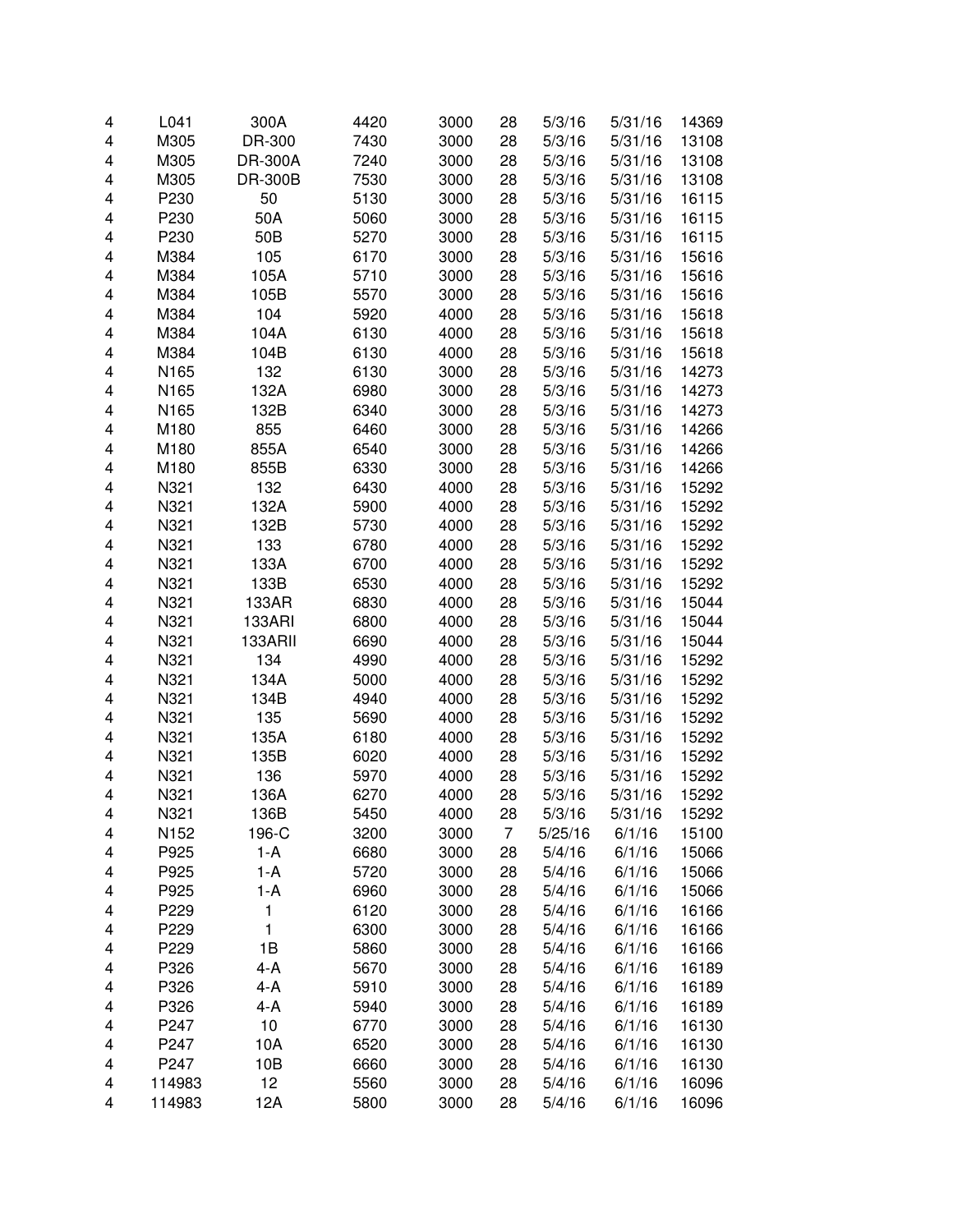| 4 | 114983           | 12B           | 5630 | 3000 | 28 | 5/4/16 | 6/1/16 | 16096  |
|---|------------------|---------------|------|------|----|--------|--------|--------|
| 4 | P287             | $12-A$        | 5180 | 3000 | 28 | 5/4/16 | 6/1/16 | 16155  |
| 4 | P287             | $12-A$        | 5500 | 3000 | 28 | 5/4/16 | 6/1/16 | 16155  |
| 4 | P287             | $12-A$        | 5350 | 3000 | 28 | 5/4/16 | 6/1/16 | 16155  |
| 4 | P287             | $13-A$        | 4900 | 3000 | 28 | 5/4/16 | 6/1/16 | 16155  |
| 4 | P287             | $13-A$        | 4970 | 3000 | 28 | 5/4/16 | 6/1/16 | 16155  |
| 4 | P287             | $13-A$        | 5110 | 3000 | 28 | 5/4/16 | 6/1/16 | 16155  |
| 4 | P180             | 18            | 5690 | 4000 | 28 | 5/4/16 | 6/1/16 | 15586  |
| 4 | P180             | 18A           | 5790 | 4000 | 28 | 5/4/16 | 6/1/16 | 15586  |
| 4 | P <sub>180</sub> | 18B           | 6480 | 4000 | 28 | 5/4/16 | 6/1/16 | 15586  |
| 4 | 106994           | $20-A$        | 6140 | 3000 | 28 | 5/4/16 | 6/1/16 | 15393  |
| 4 | 106994           | $20 - B$      | 5940 | 3000 | 28 | 5/4/16 | 6/1/16 | 15393  |
| 4 | 106994           | $20-C$        | 6340 | 3000 | 28 | 5/4/16 | 6/1/16 | 15393  |
| 4 | P246             | 20            | 5790 | 3000 | 28 | 5/4/16 | 6/1/16 | 15391  |
| 4 | P246             | 20A           | 5720 | 3000 | 28 | 5/4/16 | 6/1/16 | 15391  |
| 4 | P246             | 20B           | 5790 | 3000 | 28 | 5/4/16 | 6/1/16 | 15391  |
| 4 | P246             | 21            | 5590 | 3000 | 28 | 5/4/16 | 6/1/16 | 15391  |
| 4 | P246             | 21A           | 5510 | 3000 | 28 | 5/4/16 | 6/1/16 | 15391  |
| 4 | P246             | 21B           | 5740 | 3000 | 28 | 5/4/16 | 6/1/16 | 15391  |
| 4 | P246             | 22            | 7130 | 3000 | 28 | 5/4/16 | 6/1/16 | 15391  |
| 4 | P246             | 22A           | 7840 | 3000 | 28 | 5/4/16 | 6/1/16 | 15391  |
| 4 | P246             | 22B           | 7490 | 3000 | 28 | 5/4/16 | 6/1/16 | 15391  |
| 4 | M021             | 34            | 6110 | 3000 | 28 | 5/4/16 | 6/1/16 | 15393  |
| 4 | M021             | 34A           | 5720 | 3000 | 28 | 5/4/16 | 6/1/16 | 15393  |
| 4 | M021             | 34B           | 5740 | 3000 | 28 | 5/4/16 | 6/1/16 | 15393  |
| 4 | 115745           | 42            | 5770 | 3000 | 28 | 5/4/16 | 6/1/16 | 16081  |
| 4 | 115745           | 42A           | 6020 | 3000 | 28 | 5/4/16 | 6/1/16 | 16081  |
| 4 | 115745           | 42B           | 5580 | 3000 | 28 | 5/4/16 | 6/1/16 | 16081  |
| 4 | 106994           | 21A           | 4380 | 3000 | 28 | 5/4/16 | 6/1/16 | 15393  |
| 4 | 106994           | 21B           | 4330 | 3000 | 28 | 5/4/16 | 6/1/16 | 15393  |
| 4 | 106994           | 21C           | 4280 | 3000 | 28 | 5/4/16 | 6/1/16 | 15393  |
| 4 | M305             | <b>TS-59</b>  | 6880 | 3000 | 28 | 5/4/16 | 6/1/16 | 141453 |
| 4 | M305             | <b>TS-59A</b> | 6850 | 3000 | 28 | 5/4/16 | 6/1/16 | 141453 |
| 4 | M305             | <b>TS-59B</b> | 7330 | 3000 | 28 | 5/4/16 | 6/1/16 | 141453 |
| 4 | P230             | 48            | 4880 | 4000 | 28 | 5/4/16 | 6/1/16 | 15050  |
| 4 | P230             | 48A           | 5110 | 4000 | 28 | 5/4/16 | 6/1/16 | 15050  |
| 4 | P230             | 48B           | 4880 | 4000 | 28 | 5/4/16 | 6/1/16 | 15050  |
| 4 | M305             | W-60          | 8310 | 3000 | 28 | 5/4/16 | 6/1/16 | 13108  |
| 4 | M305             | <b>W-60A</b>  | 6470 | 3000 | 28 | 5/4/16 | 6/1/16 | 13108  |
| 4 | M305             | <b>W-60B</b>  | 4230 | 3000 | 28 | 5/4/16 | 6/1/16 | 13108  |
| 4 | N266             | 162           | 6160 | 3000 | 28 | 5/4/16 | 6/1/16 | 13025  |
| 4 | N266             | 162A          | 6430 | 3000 | 28 | 5/4/16 | 6/1/16 | 13025  |
| 4 | N266             | 162B          | 6040 | 3000 | 28 | 5/4/16 | 6/1/16 | 13025  |
| 4 | P047             | 70-A          | 4530 | 3000 | 28 | 5/4/16 | 6/1/16 | 15199  |
| 4 | P047             | 70-A          | 4720 | 3000 | 28 | 5/4/16 | 6/1/16 | 15199  |
| 4 | P047             | 70-A          | 4920 | 3000 | 28 | 5/4/16 | 6/1/16 | 15199  |
| 4 | P927             | 103           | 5340 | 3000 | 28 | 5/4/16 | 6/1/16 | 15600  |
| 4 | P927             | 103A          | 5230 | 3000 | 28 | 5/4/16 | 6/1/16 | 15600  |
| 4 | P927             | 103AA         | 5710 | 3000 | 28 | 5/4/16 | 6/1/16 | 15600  |
| 4 | M384             | 106           | 5420 | 3000 | 28 | 5/4/16 | 6/1/16 | 15616  |
| 4 | M384             | 106A          | 5190 | 3000 | 28 | 5/4/16 | 6/1/16 | 15616  |
| 4 | M384             | 106B          | 5150 | 3000 | 28 | 5/4/16 | 6/1/16 | 15616  |
|   |                  |               |      |      |    |        |        |        |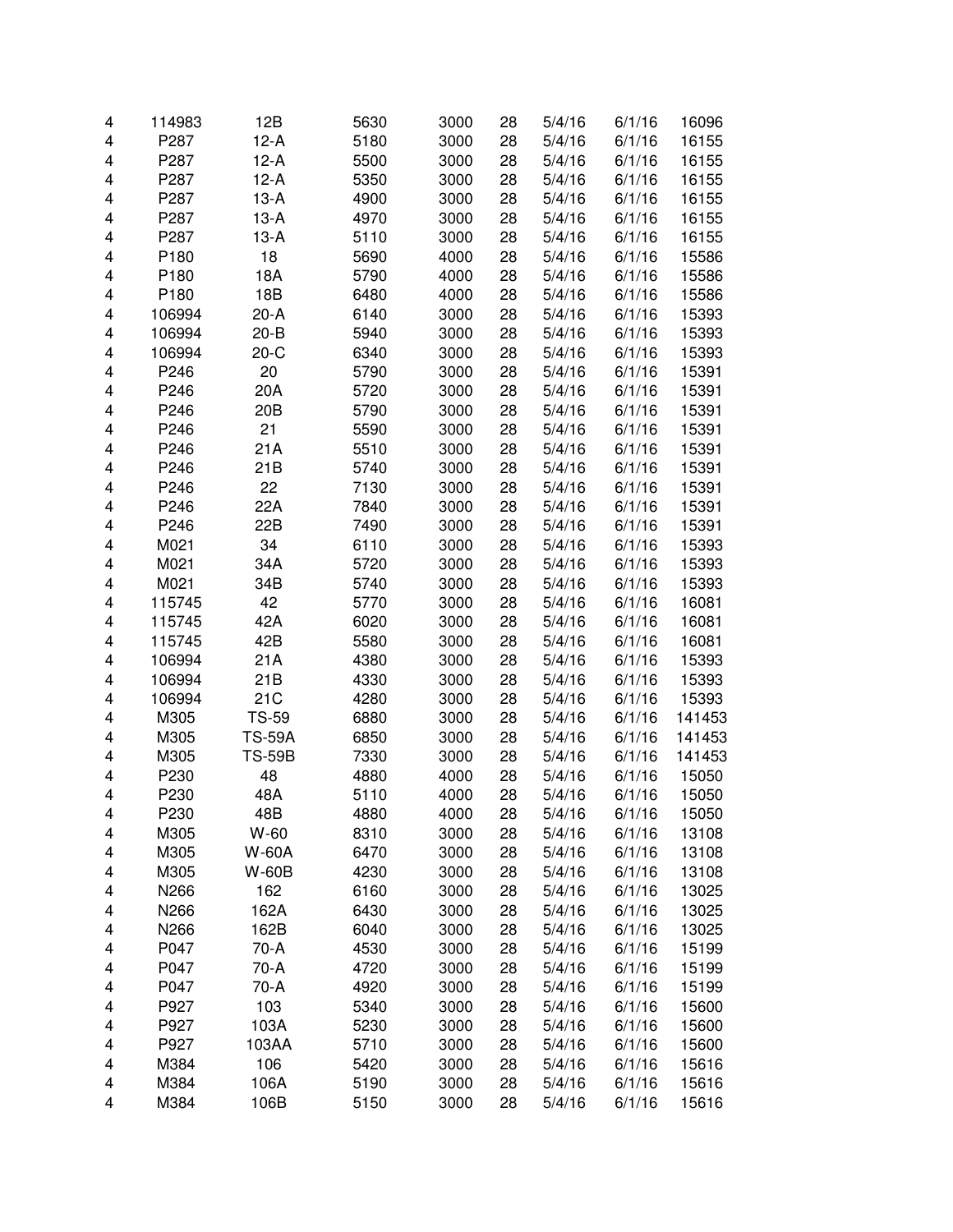| 6 | N198   | 200            | 7060 | 3000 | 28             | 5/4/16  | 6/1/16           | 15451          |
|---|--------|----------------|------|------|----------------|---------|------------------|----------------|
| 6 | N198   | 200A           | 6430 | 3000 | 28             | 5/4/16  | 6/1/16           | 15451          |
| 4 | N165   | 134            | 6360 | 3000 | 28             | 5/4/16  | 6/1/16           | 14273          |
| 4 | N165   | 134A           | 6370 | 3000 | 28             | 5/4/16  | 6/1/16           | 14273          |
| 4 | N165   | 134B           | 6050 | 3000 | 28             | 5/4/16  | 6/1/16           | 14273          |
| 4 | N152   | 187            | 5290 | 3000 | 28             | 5/4/16  | 6/1/16           | 15100          |
| 4 | N152   | 187A           | 5240 | 3000 | 28             | 5/4/16  | 6/1/16           | 15100          |
| 4 | N152   | 187B           | 5430 | 3000 | 28             | 5/4/16  | 6/1/16           | 15100          |
| 4 | M305   | DB-253         | 6830 | 3000 | 28             | 5/4/16  | 6/1/16           | 13108          |
| 4 | M305   | <b>DB-253A</b> | 6310 | 3000 | 28             | 5/4/16  | 6/1/16           | 13108          |
| 4 | M305   | <b>DB-253B</b> | 6800 | 3000 | 28             | 5/4/16  | 6/1/16           | 13108          |
| 4 | M305   | $F-254$        | 5710 | 3000 | 28             | 5/4/16  | 6/1/16           | 11453          |
| 4 | M305   | F-254A         | 5560 | 3000 | 28             | 5/4/16  | 6/1/16           | 11453          |
| 4 | M305   | F-254B         | 5580 | 3000 | 28             | 5/4/16  | 6/1/16           | 11453          |
| 4 | P294   | $13-C$         | 4150 | 3000 | 14             | 5/19/16 | 6/2/16           | 16341          |
| 4 | P294   | $15-D$         | 4850 | 3000 | 7              | 5/26/16 | 6/2/16           | 15341          |
| 4 | N357   | $40-D$         | 3060 | 3000 | 7              | 5/26/16 | 6/2/16           | 16127          |
| 4 | L012   | 84-C           | 5010 | 3000 | 7              | 5/26/16 | 6/2/16           | 13016          |
| 4 | M950   | 263-C          | 5280 | 3000 | $\overline{7}$ | 5/26/16 | 6/2/16           | 16060          |
| 4 | P927   | 12             | 4960 | 3000 | 28             | 5/5/16  | 6/2/16           | 15600          |
| 4 | P927   | 12A            | 4860 | 3000 | 28             | 5/5/16  | 6/2/16           | 15600          |
| 4 | P927   | 12AA           | 4630 | 3000 | 28             | 5/5/16  | 6/2/16           | 15600          |
| 4 | V913   | $ST-1-A$       | 5140 | 3000 | 28             | 5/5/16  | 6/2/16           | 16126          |
| 4 | V913   | $ST-1-A$       | 5430 | 3000 | 28             | 5/5/16  | 6/2/16           | 16126          |
| 4 | V913   | $ST-1-A$       | 5290 | 3000 | 28             | 5/5/16  | 6/2/16           | 16126          |
| 4 | N908   | $W-1$          | 6080 | 3000 | 28             | 5/5/16  | 6/2/16           | 15589          |
| 4 | N908   | $W-1A$         | 6000 | 3000 | 28             | 5/5/16  | 6/2/16           | 15589          |
| 4 | N908   | $W-1B$         | 5840 | 3000 | 28             | 5/5/16  | 6/2/16           | 15589          |
| 4 | N908   | $W-1-AR$       | 6080 | 3000 | 28             | 5/5/16  | 6/2/16           | 15589          |
| 4 | N908   | <b>W-1-AR1</b> | 5800 | 3000 | 28             | 5/5/16  | 6/2/16           | 15589          |
| 4 | N908   | $W-1-AR2$      | 5920 | 3000 | 28             | 5/5/16  | 6/2/16           | 15589          |
| 4 | P929   | 1              | 5870 | 3000 |                |         |                  |                |
| 4 | P929   | 1A             |      | 3000 | 28<br>28       | 5/5/16  | 6/2/16<br>6/2/16 | 16255<br>16255 |
| 4 |        |                | 6080 |      |                | 5/5/16  |                  |                |
| 4 | P929   | 1B             | 5810 | 3000 | 28             | 5/5/16  | 6/2/16           | 16255          |
|   | P922   | 8              | 5870 | 3000 | 28             | 5/5/16  | 6/2/16           | 16086          |
| 4 | P922   | 8A             | 5970 | 3000 | 28             | 5/5/16  | 6/2/16           | 16086          |
| 4 | P922   | 8Β             | 5600 | 3000 | 28             | 5/5/16  | 6/2/16           | 16086          |
| 4 | P911   | 19             | 6380 | 3000 | 28             | 5/5/16  | 6/2/16           | 15022          |
| 4 | P911   | 19A            | 6710 | 3000 | 28             | 5/5/16  | 6/2/16           | 15022          |
| 4 | P911   | 19B            | 6530 | 3000 | 28             | 5/5/16  | 6/2/16           | 15022          |
| 4 | 113908 | 22             | 5550 | 3000 | 28             | 5/5/16  | 6/2/16           | 15616          |
| 4 | 113908 | 22A            | 5370 | 3000 | 28             | 5/5/16  | 6/2/16           | 15616          |
| 4 | 113908 | 22B            | 5260 | 3000 | 28             | 5/5/16  | 6/2/16           | 15616          |
| 4 | P256   | 24             | 6990 | 3000 | 28             | 5/5/16  | 6/2/16           | 15610          |
| 4 | P256   | 24A            | 7200 | 3000 | 28             | 5/5/16  | 6/2/16           | 15610          |
| 4 | P256   | 24B            | 7040 | 3000 | 28             | 5/5/16  | 6/2/16           | 15610          |
| 4 | P230   | 51             | 4840 | 3000 | 28             | 5/5/16  | 6/2/16           | 16115          |
| 4 | P230   | 51A            | 4680 | 3000 | 28             | 5/5/16  | 6/2/16           | 16115          |
| 4 | P230   | 51B            | 4570 | 3000 | 28             | 5/5/16  | 6/2/16           | 16115          |
| 4 | P215   | 56             | 5640 | 3000 | 28             | 5/5/16  | 6/2/16           | 15341          |
| 4 | P215   | 56A            | 5150 | 3000 | 28             | 5/5/16  | 6/2/16           | 15341          |
| 4 | P215   | 56B            | 5730 | 3000 | 28             | 5/5/16  | 6/2/16           | 15341          |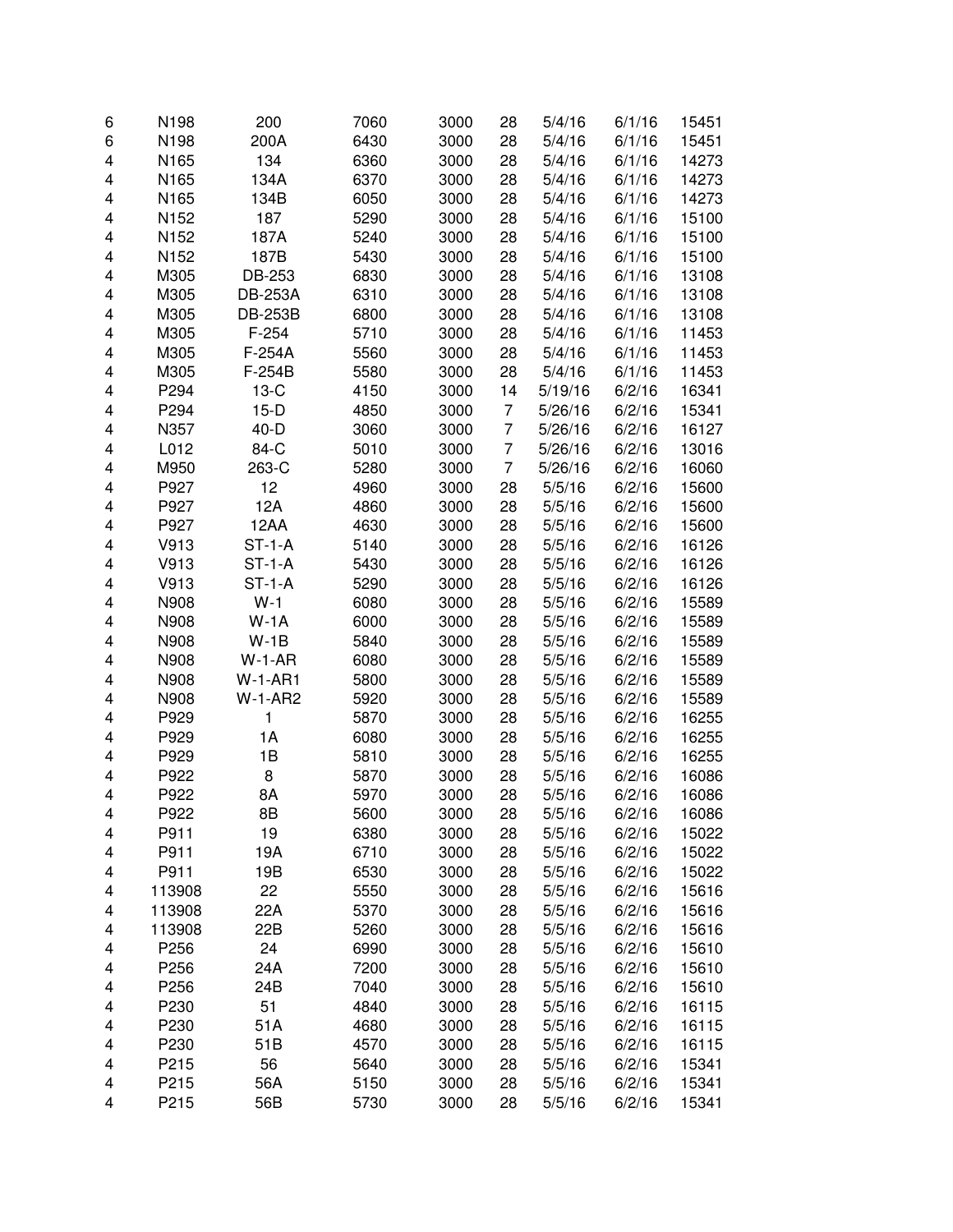| 4 | 115745 | 43             | 6660  | 3000 | 28 | 5/5/16  | 6/2/16 | 16081  |
|---|--------|----------------|-------|------|----|---------|--------|--------|
| 4 | 115745 | 43A            | 6710  | 3000 | 28 | 5/5/16  | 6/2/16 | 16081  |
| 4 | 115745 | 43B            | 6790  | 3000 | 28 | 5/5/16  | 6/2/16 | 16081  |
| 4 | M305   | <b>TS-60</b>   | 5970  | 3000 | 28 | 5/5/16  | 6/2/16 | 11453  |
| 4 | M305   | <b>TS-60A</b>  | 5610  | 3000 | 28 | 5/5/16  | 6/2/16 | 11453  |
| 4 | M305   | <b>TS-60A</b>  | 5950  | 3000 | 28 | 5/5/16  | 6/2/16 | 11453  |
| 4 | M305   | $W-61$         | 3740  | 3000 | 28 | 5/5/16  | 6/2/16 | 13108  |
| 4 | M305   | <b>W-61A</b>   | 4080  | 3000 | 28 | 5/5/16  | 6/2/16 | 13108  |
| 4 | M305   | W-61B          | 4320  | 3000 | 28 | 5/5/16  | 6/2/16 | 13108  |
| 4 | P047   | $71-A$         | 3430  | 3000 | 28 | 5/5/16  | 6/2/16 | 15199  |
| 4 | P047   | $71-A$         | 3860  | 3000 | 28 | 5/5/16  | 6/2/16 | 15199  |
| 4 | P047   | $71-A$         | 3890  | 3000 | 28 | 5/5/16  | 6/2/16 | 15199  |
| 4 | P079   | 92             | 5040  | 3000 | 28 | 5/5/16  | 6/2/16 | 15146  |
| 4 | P079   | 92A            | 5180  | 3000 | 28 | 5/5/16  | 6/2/16 | 15146  |
| 4 | P079   | 92B            | 5290  | 3000 | 28 | 5/5/16  | 6/2/16 | 15146  |
| 4 | N279   | 95             | 6470  | 3000 | 28 | 5/5/16  | 6/2/16 | 8111   |
| 4 | N279   | 95A            | 6360  | 3000 | 28 | 5/5/16  | 6/2/16 | 8111   |
| 4 | N279   | 95B            | 6490  | 3000 | 28 | 5/5/16  | 6/2/16 | 8111   |
| 4 | N279   | 96             | 6410  | 3000 | 28 | 5/5/16  | 6/2/16 | 8111   |
| 4 | N279   | 96A            | 6110  | 3000 | 28 | 5/5/16  | 6/2/16 | 8111   |
| 4 | N279   | 96B            | 6170  | 3000 | 28 | 5/5/16  | 6/2/16 | 8111   |
| 4 | M384   | 107            | 6450  | 3000 | 28 | 5/5/16  | 6/2/16 | 15616  |
| 4 | M384   | 107A           | 5970  | 3000 | 28 | 5/5/16  | 6/2/16 | 15616  |
| 4 | M384   | 107B           | 5920  | 3000 | 28 | 5/5/16  | 6/2/16 | 15616  |
| 4 | M384   | 108            | 5700  | 3000 | 28 | 5/5/16  | 6/2/16 | 15616  |
| 4 | M384   | 108A           | 5890  | 3000 | 28 | 5/5/16  | 6/2/16 | 15616  |
| 4 | M384   | 108B           | 5710  | 3000 | 28 | 5/5/16  | 6/2/16 | 15616  |
| 4 | N165   | 133            | 6940  | 3000 | 28 | 5/5/16  | 6/2/16 | 14273  |
| 4 | N165   | 133A           | 6500  | 3000 | 28 | 5/5/16  | 6/2/16 | 14273  |
| 4 | N165   | 133B           | 6750  | 3000 | 28 | 5/5/16  | 6/2/16 | 14273  |
| 4 | N198   | 201            | 6440  | 3000 | 28 | 5/5/16  | 6/2/16 | 13034  |
| 4 | N198   | 201A           | 6120  | 3000 | 28 | 5/5/16  | 6/2/16 | 13034  |
| 4 | N198   | 201B           | 5950  | 3000 | 28 | 5/5/16  | 6/2/16 | 13034  |
| 4 | M305   | DB-254         | 7390  | 3000 | 28 | 5/5/16  | 6/2/16 | 13108  |
| 4 | M305   | <b>DB-254A</b> | 8170  | 3000 | 28 | 5/5/16  | 6/2/16 | 13108  |
| 4 | M305   | <b>DB-254B</b> | 7450  | 3000 | 28 | 5/5/16  | 6/2/16 | 13108  |
| 4 | M305   | DR-301         | 6360  | 4000 | 28 | 5/5/16  | 6/2/16 | 11453A |
| 4 | M305   | DR-301A        | 6740  | 4000 | 28 | 5/5/16  | 6/2/16 | 11453A |
| 4 | M305   | DR-301B        | 6620  | 4000 | 28 | 5/5/16  | 6/2/16 | 11453A |
| 4 | L041   | 301A           | 5180  | 3000 | 28 | 5/5/16  | 6/2/16 | 14369  |
| 4 | L041   | 301A           | 5680  | 3000 | 28 | 5/5/16  | 6/2/16 | 14369  |
| 4 | L041   | 301A           | 4940  | 3000 | 28 | 5/5/16  | 6/2/16 | 14369  |
| 4 | M180   | 856            | 5860  | 3000 | 28 | 5/5/16  | 6/2/16 | 15116  |
| 4 | M180   | 856A           | 6260  | 3000 | 28 | 5/5/16  | 6/2/16 | 15116  |
| 4 | M180   | 856B           | 6430  | 3000 | 28 | 5/5/16  | 6/2/16 | 15116  |
| 4 | L012   | $81-D$         | 5620  | 3000 | 14 | 5/20/16 | 6/3/16 | 13016  |
| 4 | P247   | 1-ARK          | 11770 | 3000 | 28 | 5/6/16  | 6/3/16 | 16262  |
| 4 | P247   | 1-ARK          | 12320 | 3000 | 28 | 5/6/16  | 6/3/16 | 16262  |
| 4 | P247   | 1-ARK          | 12180 | 3000 | 28 | 5/6/16  | 6/3/16 | 16262  |
| 4 | P247   | 2-ARK          | 11330 | 3000 | 28 | 5/6/16  | 6/3/16 | 16262  |
| 4 | P247   | 2-ARK          | 11490 | 3000 | 28 | 5/6/16  | 6/3/16 | 16262  |
| 4 | P247   | 2-ARK          | 10790 | 3000 | 28 | 5/6/16  | 6/3/16 | 16262  |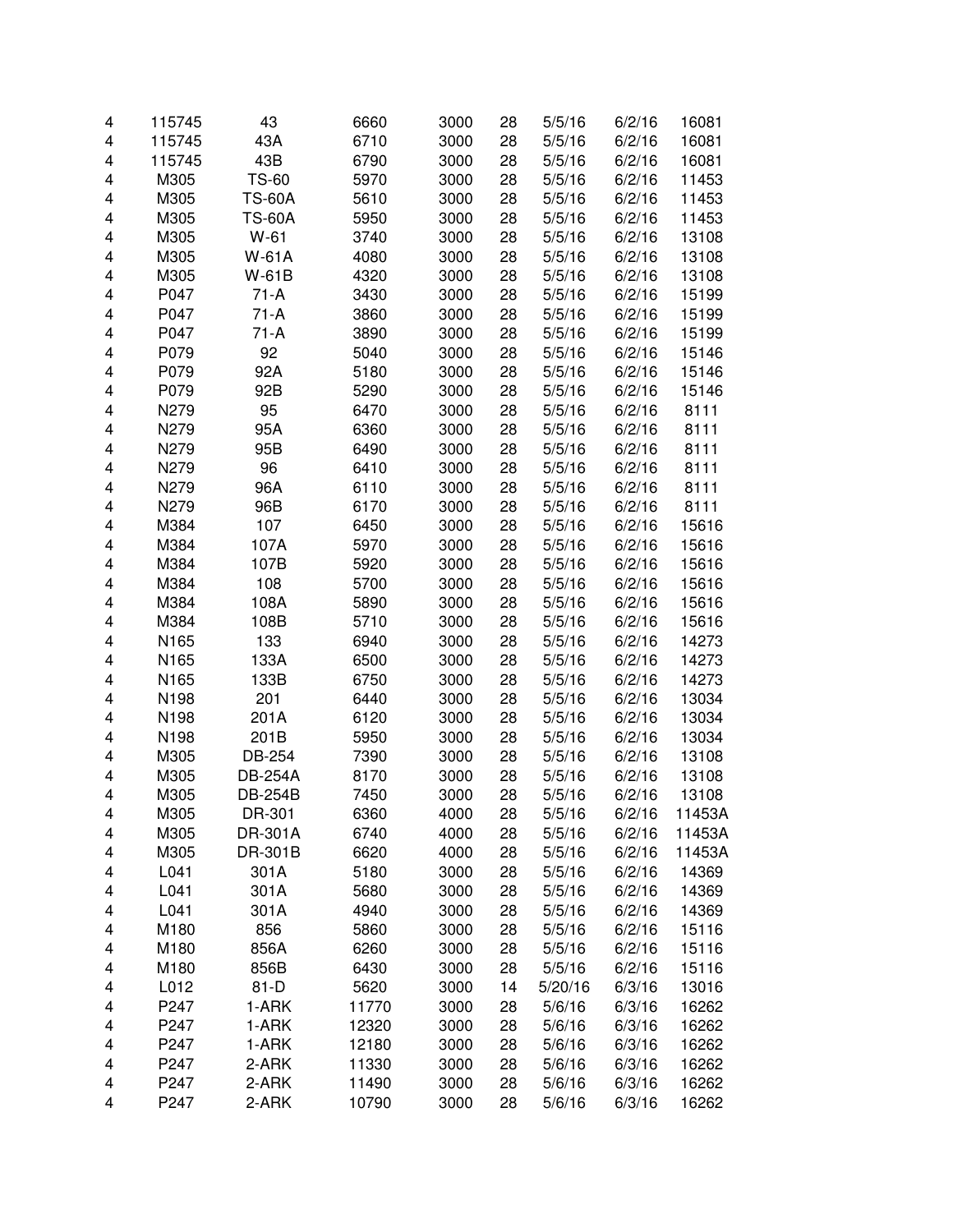| 4 | 140018 | 3              | 6240 | 4000 | 28             | 5/6/16  | 6/3/16 | 15310  |
|---|--------|----------------|------|------|----------------|---------|--------|--------|
| 4 | 140018 | ЗA             | 6190 | 4000 | 28             | 5/6/16  | 6/3/16 | 15310  |
| 4 | 140018 | 3B             | 6140 | 4000 | 28             | 5/6/16  | 6/3/16 | 15310  |
| 4 | P296   | 6A             | 6870 | 3000 | 28             | 5/6/16  | 6/3/16 | 16188  |
| 4 | P296   | 6A             | 7100 | 3000 | 28             | 5/6/16  | 6/3/16 | 16188  |
| 4 | P296   | 6A             | 6840 | 3000 | 28             | 5/6/16  | 6/3/16 | 16188  |
| 4 | P309   | $\overline{7}$ | 4700 | 3000 | 28             | 5/6/16  | 6/3/16 | 8111   |
| 4 | P309   | 7A             | 4350 | 3000 | 28             | 5/6/16  | 6/3/16 | 8111   |
| 4 | P922   | 9              | 5950 | 3000 | 28             | 5/6/16  | 6/3/16 | 16086  |
| 4 | P922   | 9A             | 5540 | 3000 | 28             | 5/6/16  | 6/3/16 | 16086  |
| 4 | P922   | 9B             | 5740 | 3000 | 28             | 5/6/16  | 6/3/16 | 16086  |
| 4 | P195   | 11             | 6650 | 3000 | 28             | 5/6/16  | 6/3/16 | 16130  |
| 4 | P195   | 11A            | 6720 | 3000 | 28             | 5/6/16  | 6/3/16 | 16130  |
| 4 | P195   | 11B            | 6520 | 3000 | 28             | 5/6/16  | 6/3/16 | 16130  |
| 4 | 113908 | 23             | 5630 | 3000 | 28             | 5/6/16  | 6/3/16 | 15616  |
| 4 | 113908 | 23A            | 5640 | 3000 | 28             | 5/6/16  | 6/3/16 | 15616  |
| 4 | 113908 | 23B            | 5610 | 3000 | 28             | 5/6/16  | 6/3/16 | 15616  |
| 4 | P256   | 25             | 7140 | 3000 | 28             | 5/6/16  | 6/3/16 | 3617   |
| 4 | P256   | 25A            | 7590 | 3000 | 28             | 5/6/16  | 6/3/16 | 3617   |
| 4 | P256   | 25B            | 7920 | 3000 | 28             | 5/6/16  | 6/3/16 | 3617   |
| 4 | P307   | 35             | 5290 | 3000 | 28             | 5/6/16  | 6/3/16 | 8111   |
| 4 | P307   | 35A            | 5150 | 3000 | 28             | 5/6/16  | 6/3/16 | 8111   |
| 4 | P307   | 35B            | 5360 | 3000 | 28             | 5/6/16  | 6/3/16 | 8111   |
| 4 | M021   | 35             | 5690 | 3000 | 28             | 5/6/16  | 6/3/16 | 15393  |
| 4 | M021   | 35A            | 5820 | 3000 | 28             | 5/6/16  | 6/3/16 | 15393  |
| 4 | M021   | 35B            | 5900 | 3000 | 28             | 5/6/16  | 6/3/16 | 15393  |
| 4 | P137   | 43             | 6270 | 3000 | 28             | 5/6/16  | 6/3/16 | 14333  |
| 4 | P137   | 43A            | 6470 | 3000 | 28             | 5/6/16  | 6/3/16 | 14333  |
| 4 | P137   | 43B            | 6050 | 3000 | 28             | 5/6/16  | 6/3/16 | 14333  |
| 4 | P215   | 57             | 5690 | 3000 | 28             | 5/6/16  | 6/3/16 | 15341  |
| 4 | P215   | 57A            | 6080 | 3000 | 28             | 5/6/16  | 6/3/16 | 15341  |
| 4 | P215   | 57B            | 5500 | 3000 | 28             | 5/6/16  | 6/3/16 | 15341  |
| 4 | M305   | W-62           | 3370 | 3000 | 28             | 5/6/16  | 6/3/16 | 13108  |
| 4 | M305   | W-62A          | 4300 | 3000 | 28             | 5/6/16  | 6/3/16 | 13108  |
| 4 | M305   | W-62B          | 5180 | 3000 | 28             | 5/6/16  | 6/3/16 | 13108  |
| 4 | P922   | $16-C$         | 2970 | 3000 | $\overline{7}$ | 5/27/16 | 6/3/16 | 16086  |
| 4 | N282   | 17-A           | 5090 | 3000 | 28             | 5/6/16  | 6/3/16 | 14145  |
| 4 | N282   | $17-A$         | 4940 | 3000 | 28             | 5/6/16  | 6/3/16 | 14145  |
| 4 | N282   | $17-A$         | 5050 | 3000 | 28             | 5/6/16  | 6/3/16 | 14145  |
| 4 | P230   | 52             | 3970 | 3000 | 28             | 5/6/16  | 6/3/16 | 16115  |
| 4 | P230   | 52A            | 4020 | 3000 | 28             | 5/6/16  | 6/3/16 | 16115  |
| 4 | P230   | 52B            | 3910 | 3000 | 28             | 5/6/16  | 6/3/16 | 16115  |
| 4 | P230   | 53             | 4930 | 4000 | 28             | 5/6/16  | 6/3/16 | 15050  |
| 4 | P230   | 53A            | 5070 | 4000 | 28             | 5/6/16  | 6/3/16 | 15050  |
| 4 | P230   | 53B            | 4760 | 4000 | 28             | 5/6/16  | 6/3/16 | 15050  |
| 4 | P047   | 72-A           | 3810 | 4000 | 28             | 5/6/16  | 6/3/16 | 15199  |
| 4 | P047   | 72-A           | 3690 | 4000 | 28             | 5/6/16  | 6/3/16 | 15199  |
| 4 | P047   | 72-A           | 3920 | 4000 | 28             | 5/6/16  | 6/3/16 | 15199  |
| 4 | N343   | 64-A           | 4760 | 3000 | 28             | 5/6/16  | 6/3/16 | 620003 |
| 4 | N343   | 64-A           | 4840 | 3000 | 28             | 5/6/16  | 6/3/16 | 620003 |
| 4 | N343   | 64-A           | 4670 | 3000 | 28             | 5/6/16  | 6/3/16 | 620003 |
| 4 | L012   | 78             | 6890 | 3000 | 28             | 5/6/16  | 6/3/16 | 13016  |